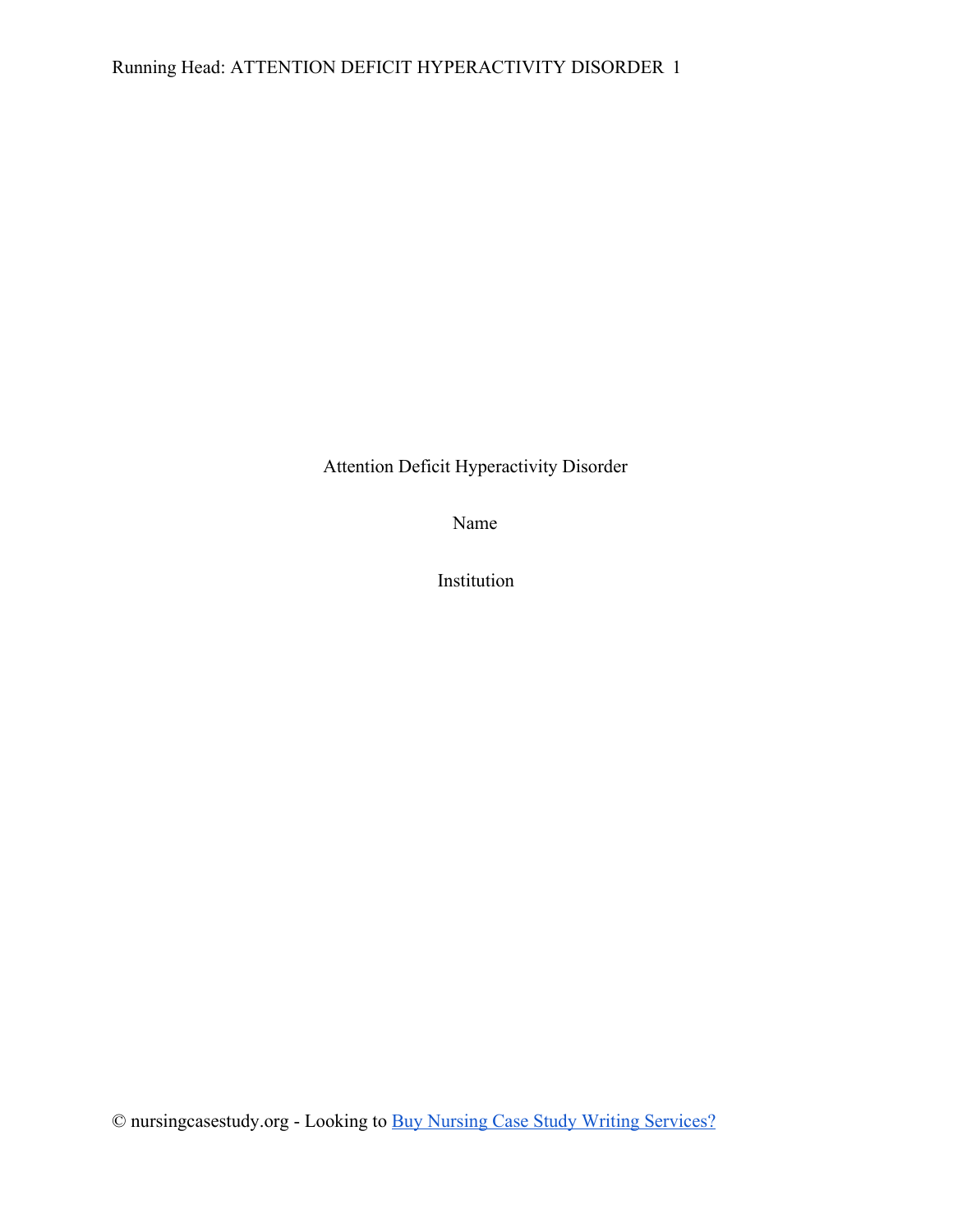### Introduction

Many types of research concerning the illness that affect the human have been done to help improve the living standard and eliminate worries that may be brought through abnormality in most of the organs of the body. The brain as one of the organs is associated with may illnesses. ADHD is one of the considered as a highly generic and brain-based syndrome, which is linked to the regulation of a particular set of the functions of the brain and related behaviors (Bird, 2017). According to Wolraich (2016), most of the cases of the people diagnosed with the disorder are found within the age bracket of 6 to 12 years. Therefore, the disorder has been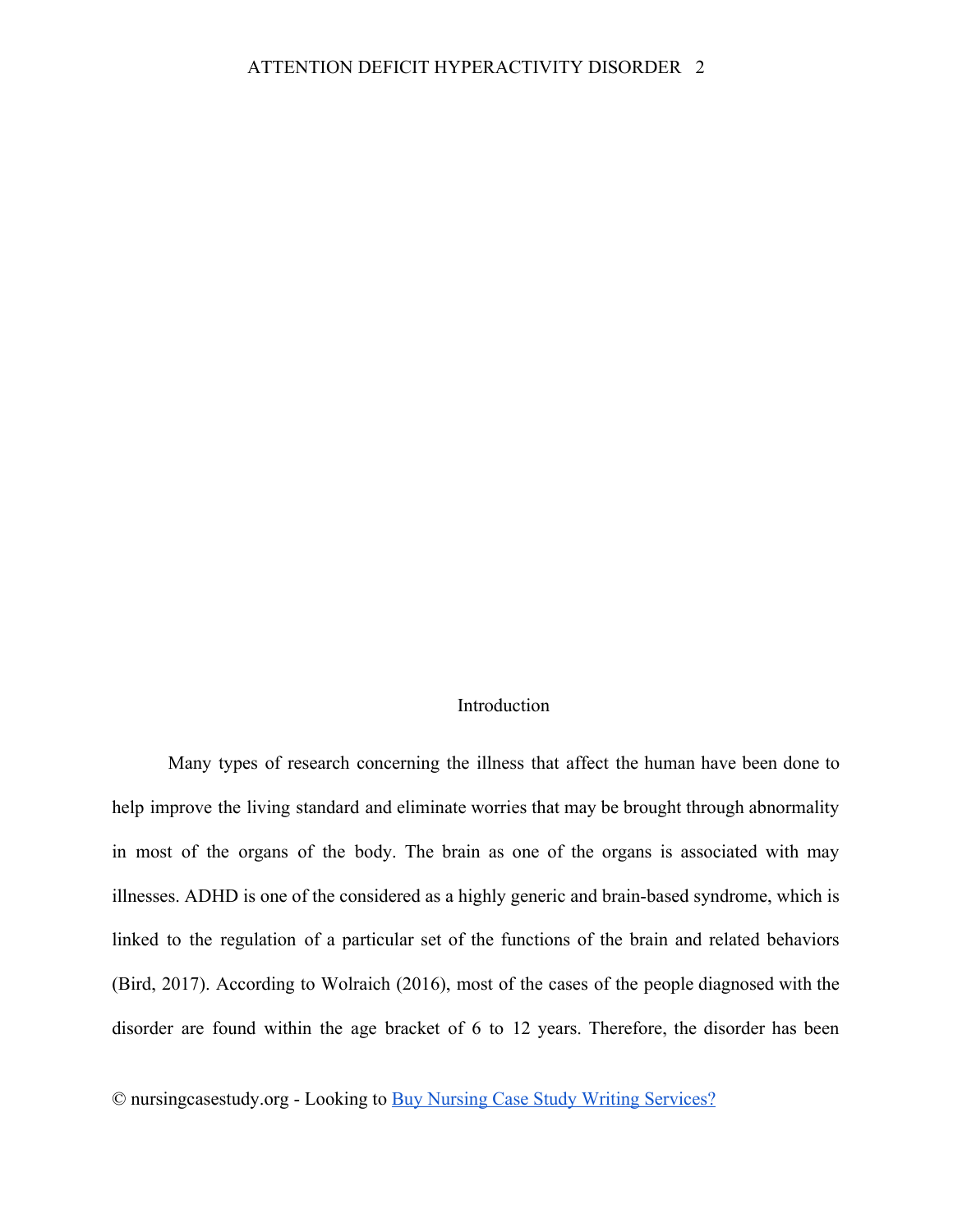linked to children inattentiveness, hyperactivity, and impulsiveness, which make them perform dismally when at school.

Although the research by American Psychiatric Association indicates that many children experience the phases of restlessness or inattentiveness, they should not be linked to having suffered the ADHD (Wolraich, 2016). The teacher's recommendation on the behavior of the child at school helps in guiding the way forward in seeking the medical attention through testing the behavior of the child. In connection with this disorder, this paper is going to address the case study of a naughty girl who is at the age of 8. It provides the decisions on the treatment process concerning the illness (ADHD, the inattentive type with comorbid ODD) the girl was diagnosed with and aims to help her regain her normal status. Though the study shows a combination of therapy and medication would help treat the illness, this paper is going to focus only on the medication treatment.

#### **Decision Point One**

#### *Selection decision*

Initial doses of 1 mg of Guanfacine orally (preferably early in the morning before the patient goes to school)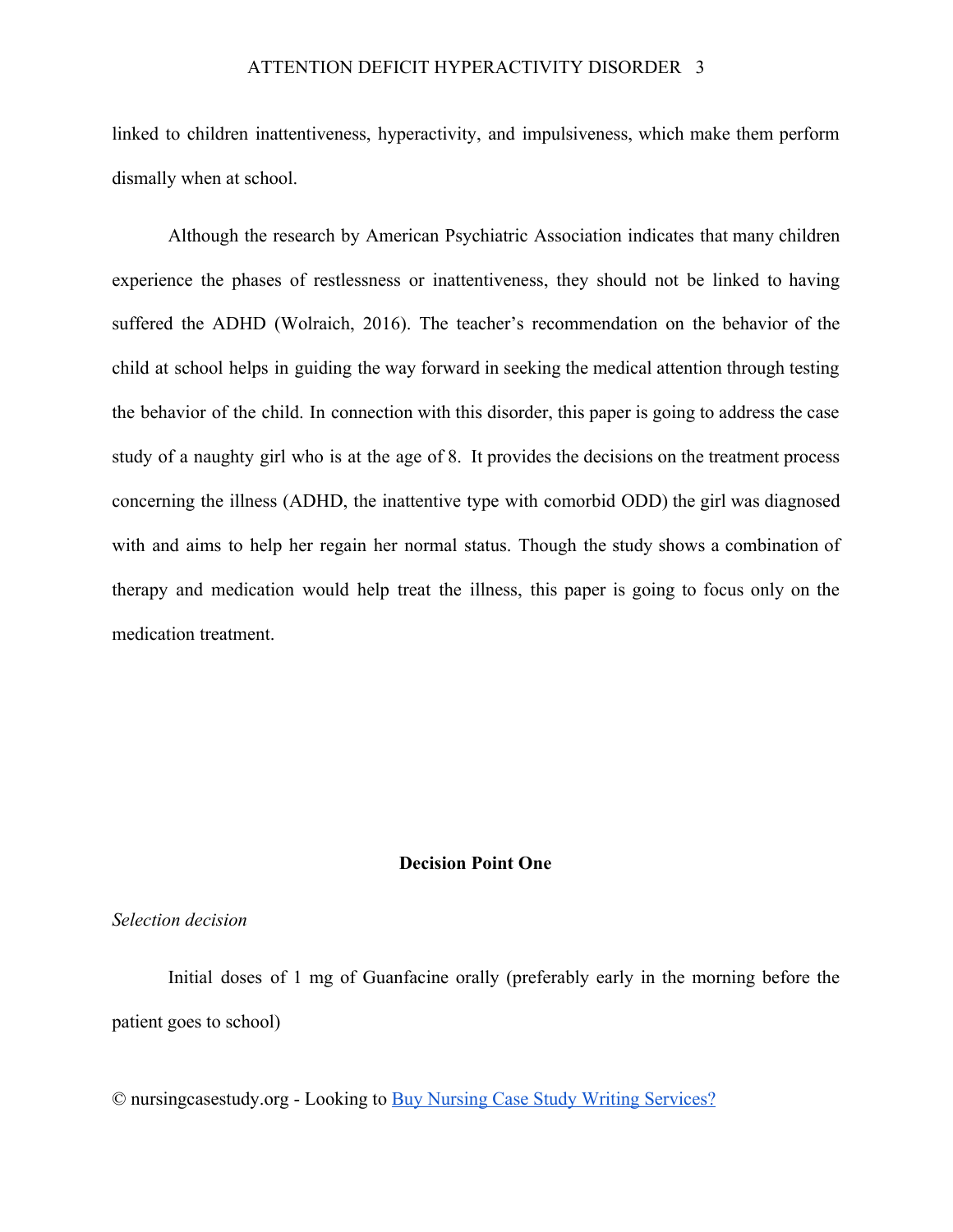#### *Reason for selection*

Other than the other drugs used in the treatment of the ADHD, Guanfacine does not have much of the side effects that may require the doctor's attention (Cortese et al. 2013). For instance, when methylphenidate is used, some of the side effects that the patient reported were insomnia, which is not the case in Guanfacine (Castells et al. 2011).

# Expected results

In the next 3 to 4 weeks, the patients should start showing a positive result. Some of the complaints like inattentiveness in the class by the class teacher should have decreased. Other mood changes like excitement changes in the first 3 to 4 weeks.

### *Expected results versus the Actual results*

Contrary to the medication on the use of Methylphenidate, Guanfacine dosage within the first weeks would show some changes. Cases of fatigue, irritability, and headache may be common. Another observable change with the patient is the loss of appetite though cases of arguments may decrease (Bidwell et al. 2011).

#### **Decision Point Two**

## *Selection decision*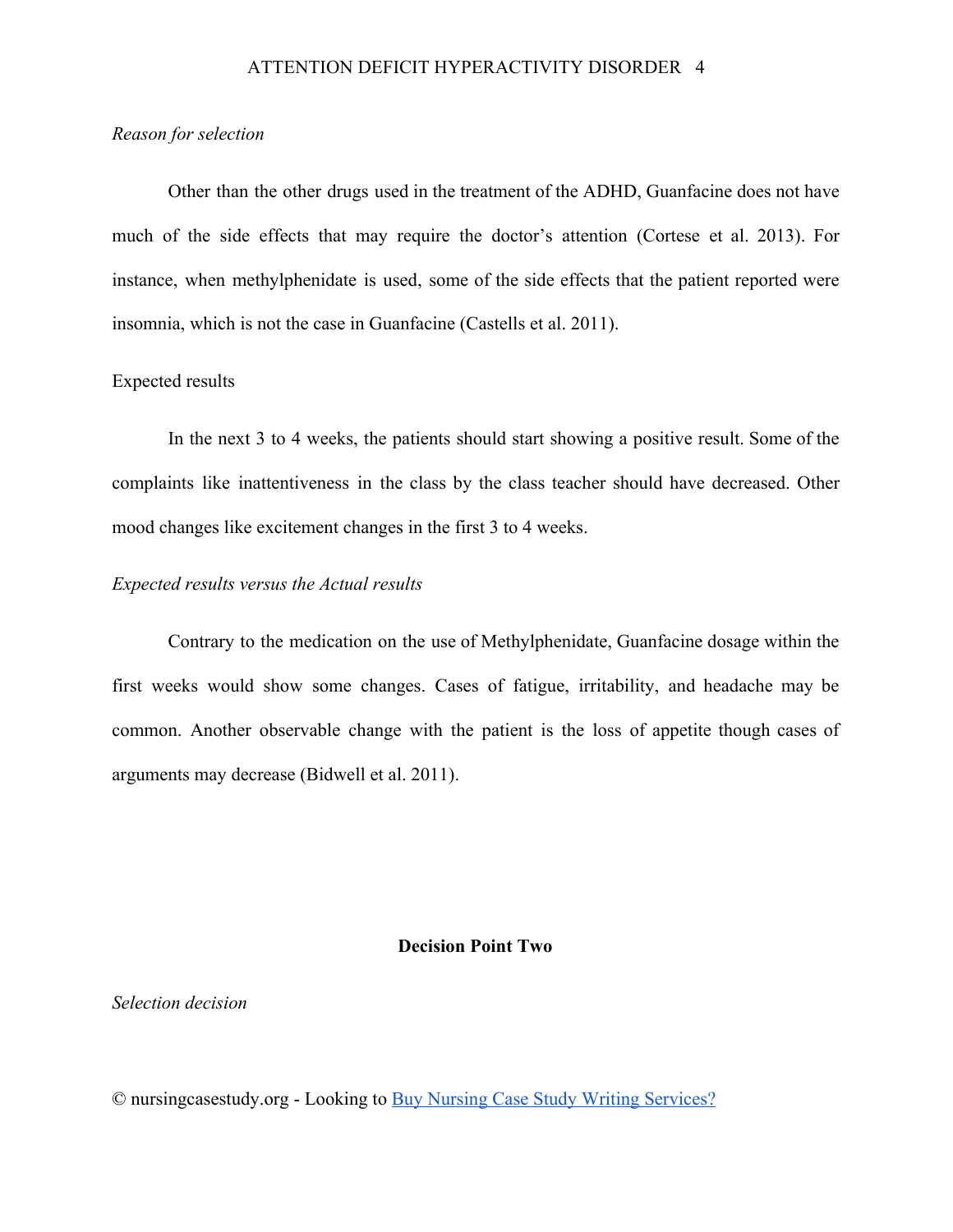### ATTENTION DEFICIT HYPERACTIVITY DISORDER 5

Taking off the Ritalin tablets starting with a dose of .5 mg twice per day. Taken half an hour before breakfast.

#### *Reason for selection*

The drug gives the patient the calmness she needs while studying and resting mood. The case of the girl being inattentive can be controlled the use of the drug as it has quick stimulation than the Guanfacine does (Connor, et al. 2010). With the continuous behavior, the patient can increase the dosage on a weekly basis between 5 to 10 mg but should not exceed 60 mg daily. The introduced dosage should be divided into 3 doses.

### *Expected results*

The patient ought to reduce the symptoms of ADHD when a form is given to tracing her progress both at home and in school. The issues of insomnia are absent after 4 weeks of continuous usage of the drug.

### *Expected results versus the actual results*

After taking the Ritalin, the patient report indicates positive progress although the disruption of the trend of taking drugs shows some of the initial symptoms such as aggressiveness resumes. Angriness and unnecessary arguments decreases. This would be different with the use of Guanfacine where the patient is reported to have scratched her sister without a good reason (playing with her sister's doll)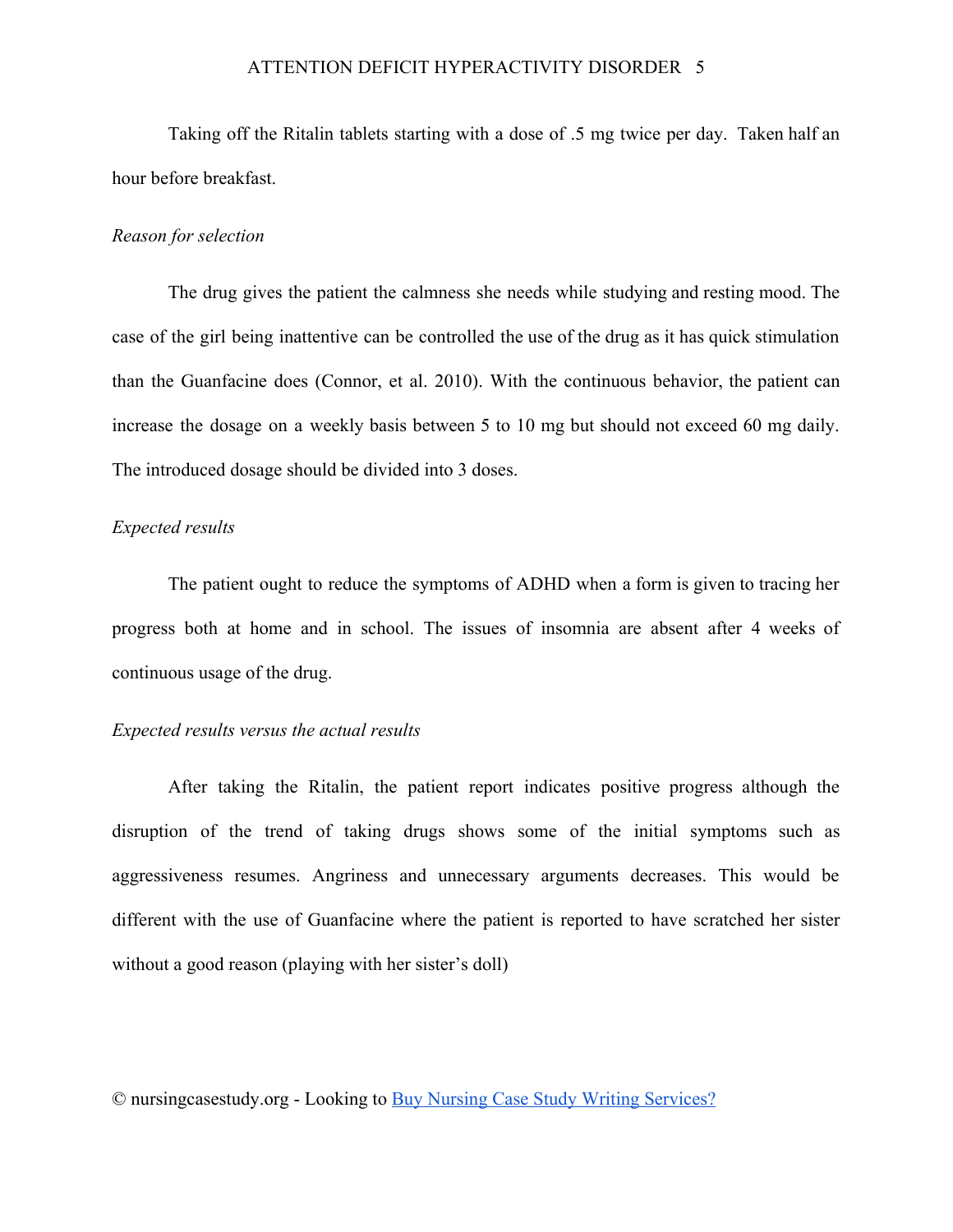### ATTENTION DEFICIT HYPERACTIVITY DISORDER 6

### **Decision Point Three**

### *Selection decision*

Taking of 0.5 mg/kg Atomoxetine once in a day.

#### *Reason for selection*

The sleep disruption cases are not common, and the patient can sleep well (Hanwella, Senanayake & Silva, 2011)

#### *Expected results*

Change in the next 3 weeks should be experienced. The patient in the case can show the signs of being cooperative and stop causing or triggering argument activities at both school and home.

### *Expected results versus the actual results*

The report by the patient of experiencing drowsiness, mood changes, dry mouth, and constipation are among the effects the drug causes (Connor, et al. 2010). However, calmness of the patient resumes and takes the homework serious and can organize her work before packing them in her backpack.

### *Impact on ethical consideration in treatment plan*

The case of the girl may be orchestrated with the absent of the father figure in the house. She could be disturbed when her father is away, and the talks of the other children at school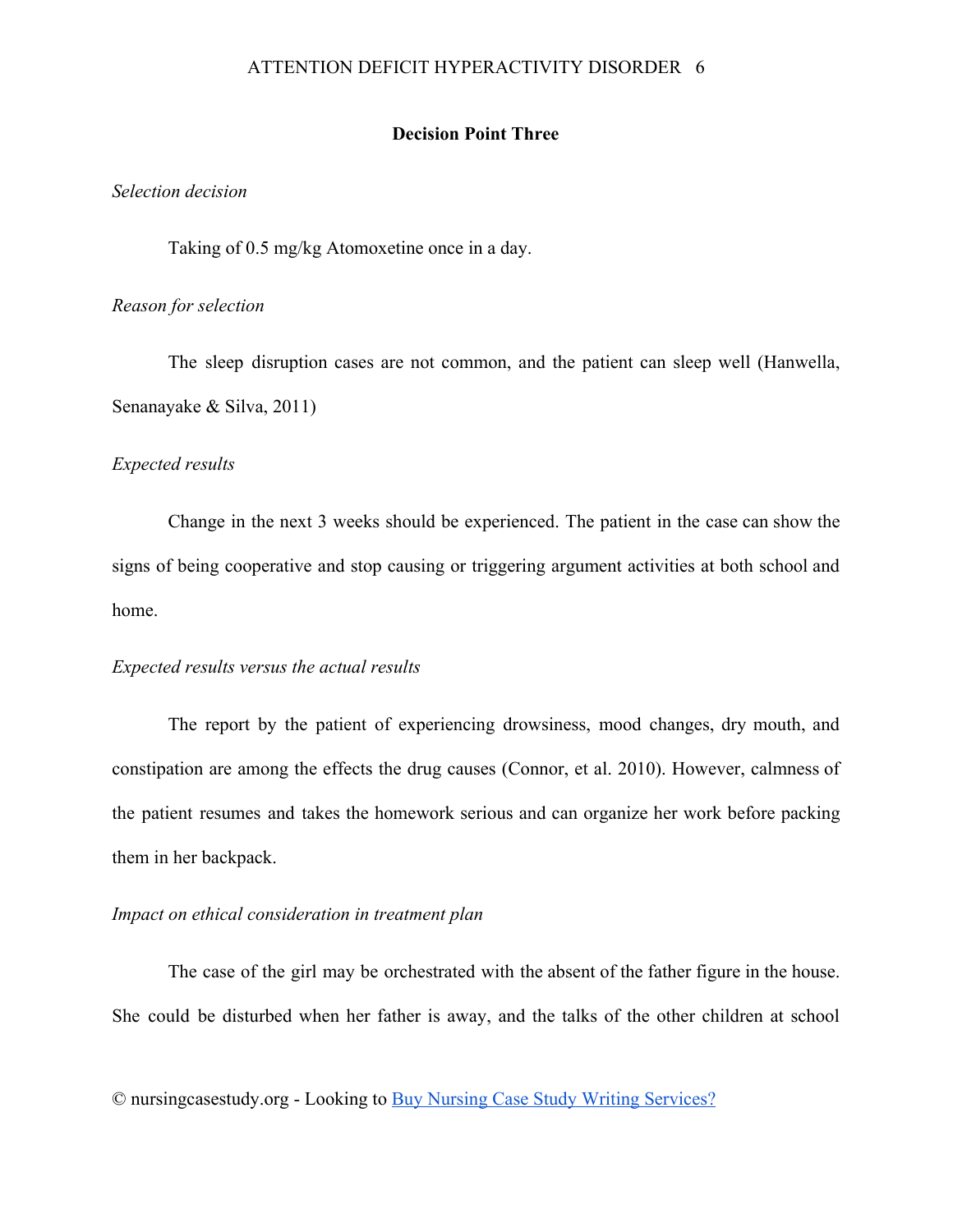concerning their dads may trigger her to causes quarrels and fight as a way of defense on not reminding of her father. Therefore, since the mother claims she is a single mother, reminding her of the need to have his husband around may not sound well but instead convince her of the need to take her children for a visit to their grandfather.

### Conclusion

Attention, deficit hyperactivity disorder, is a challenging illness to many of the school-going children since they cannot concentrate in class thus making most of them not to understand the required taught concepts. Early diagnoses of the illness are vital since it can help the parent understand the child and help in the treatment process hence preventing the worse to happen to the child in future.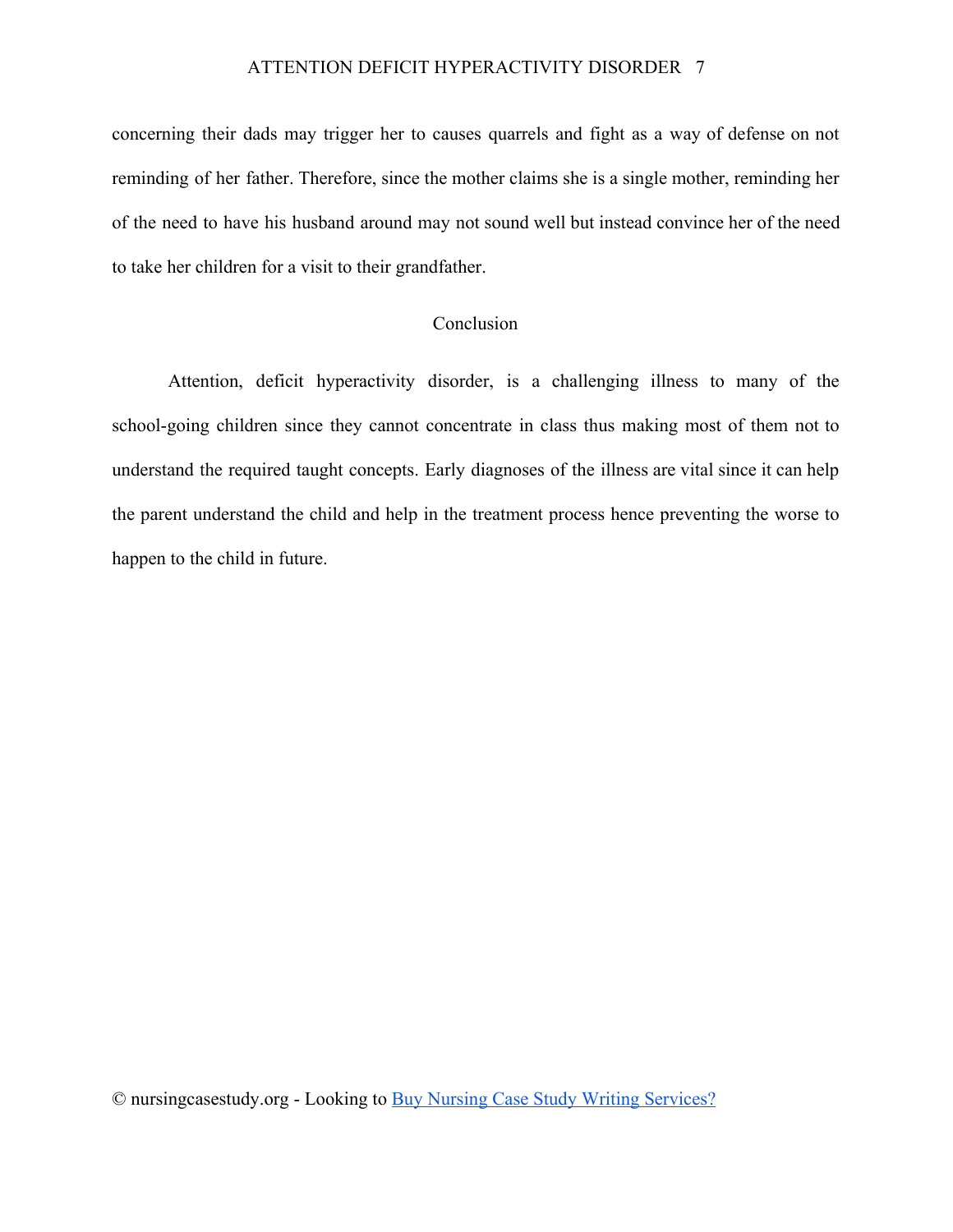#### References

Bidwell, L. C., McClernon, F. J., & Kollins, S. H. (2011). Cognitive enhancers for the treatment of ADHD. *Pharmacology Biochemistry and Behavior*, *99*(2), 262-274.

Bird, P. (2017). *U.S. Patent No. 9,649,297*. Washington, DC: U.S. Patent and Trademark Office.

Castells, X., Ramos-Quiroga, J. A., Rigau, D., Bosch, R., Nogueira, M., Vidal, X., & Casas, M. (2011). Efficacy of methylphenidate for adults with attention-deficit hyperactivity disorder. *CNS Drugs*, *25*(2), 157-169.

Connor, D. F., Findling, R. L., Kollins, S. H., Sallee, F., López, F. A., Lyne, A., & Tremblay, G. (2010). Effects of guanfacine extended release on oppositional symptoms in children aged 6–12 years with attention-deficit hyperactivity disorder and oppositional symptoms. *CNS Drugs*, *24*(9), 755-768.

Cortese, S., Holtmann, M., Banaschewski, T., Buitelaar, J., Coghill, D., Danckaerts, M., ... & Sergeant, J. (2013). Practitioner review: current best practice in the management of adverse events during treatment with ADHD medications in children and adolescents. *Journal of Child Psychology and Psychiatry*, *54*(3), 227-246.